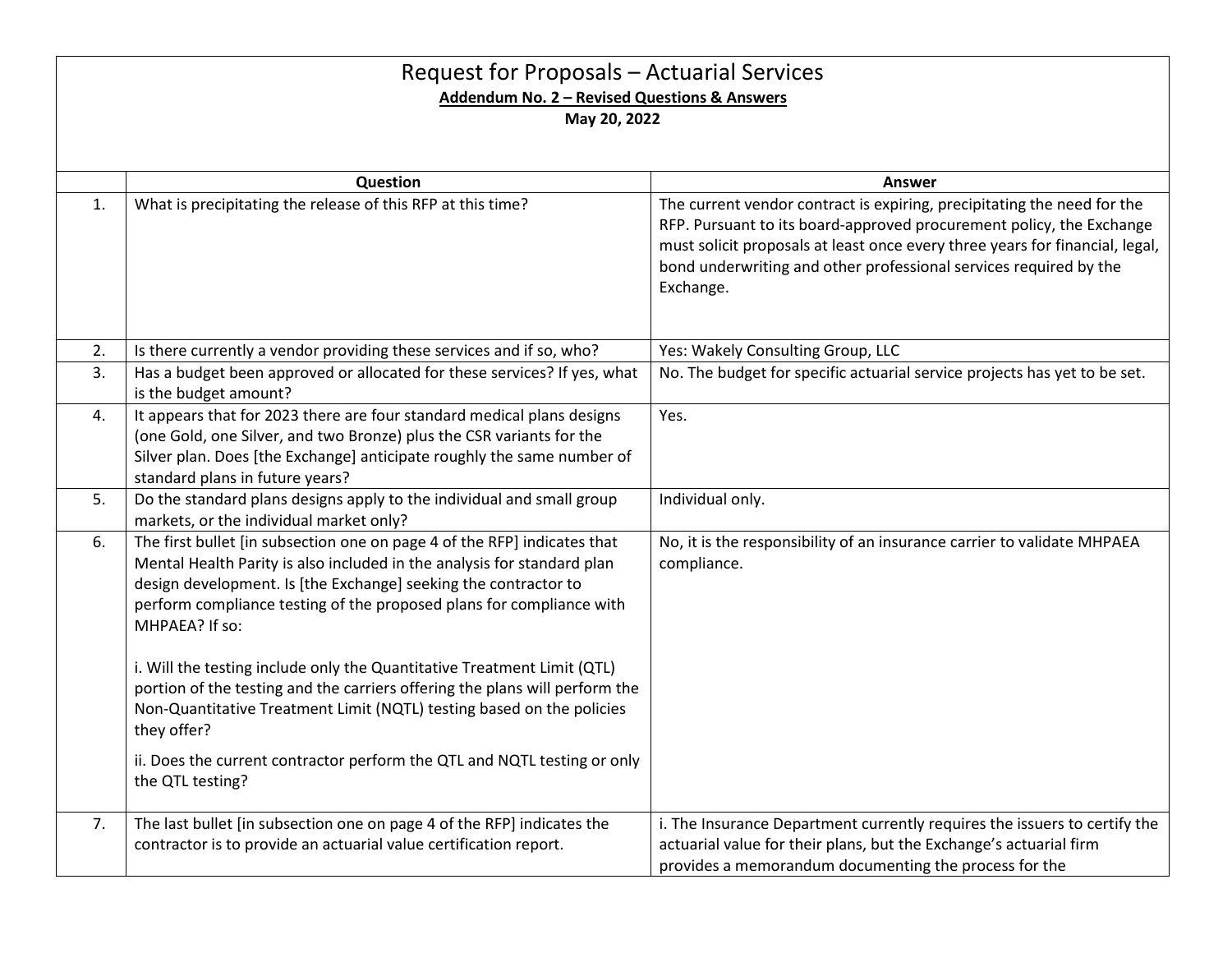|     | i. Can a copy of the most recent report be provided?<br>ii. Is it expected that the contractor will provide a certification for                                                                                                                                                                                                                                                                                                                                                                         | development of the standard plan designs and certifying that the plan<br>designs were compliant at the time they are approved by the                                                                                                                                                                                                                                                                        |
|-----|---------------------------------------------------------------------------------------------------------------------------------------------------------------------------------------------------------------------------------------------------------------------------------------------------------------------------------------------------------------------------------------------------------------------------------------------------------------------------------------------------------|-------------------------------------------------------------------------------------------------------------------------------------------------------------------------------------------------------------------------------------------------------------------------------------------------------------------------------------------------------------------------------------------------------------|
|     | MHPAEA and if so, will this only apply to the QTLs?                                                                                                                                                                                                                                                                                                                                                                                                                                                     | Exchange's Board of Directors.<br>ii. No, it is the responsibility of an insurance carrier to validate MHPAEA                                                                                                                                                                                                                                                                                               |
|     |                                                                                                                                                                                                                                                                                                                                                                                                                                                                                                         | compliance.                                                                                                                                                                                                                                                                                                                                                                                                 |
| 8.  | Can you provide the number of Individual, Small Group and Stand-Alone<br>Dental filings that were reviewed by the current contractor for the 2022<br>plan year?                                                                                                                                                                                                                                                                                                                                         | The current contractor reviewed all rate filings for the 2022 plan year<br>from 3 carriers for the Individual Market medical, 2 carriers for the<br>Small Group market and 1 carrier for the Stand-Alone Dental filings.<br>Formal rate approval is performed by the Connecticut Insurance<br>Department, but a review is completed for the Exchange's Board of<br>Directors by its outside actuarial firm. |
| 9.  | Is [the Exchange] requesting that a formal report or opinion letter be<br>prepared and submitted by the contractor for each filing reviewed as<br>part of rate filing finalization? If not, what level of final communication<br>related to the reasonableness of the rates is requested from the<br>contractor?                                                                                                                                                                                        | The selected Respondent will be required to prepare a formal report<br>and present its findings to the Exchange's Board of Directors.                                                                                                                                                                                                                                                                       |
| 10. | For the Consumer Impact Study, we were only able to find a slide<br>presentation that was provided to the [Exchange's] Board of Directors. Is<br>a formal written report being requested in addition to the slide<br>presentation for the [Exchange's] Board of Directors' meeting? If so, can<br>you provide a copy of the most recent formal report so that we can<br>better understand the level of effort being requested (we were able to<br>find the Board presentation but not a formal report)? | Yes, the selected Respondent will be asked to create a written report<br>and a presentation on the Consumer Impact Study. The most recent<br>report will not be made publicly available at this time.                                                                                                                                                                                                       |
| 11. | The applicable statute requires a report at least [annually]. Please<br>confirm whether [the Exchange] is requesting the contract to perform<br>[the Adverse Selection Study] more than once annually.                                                                                                                                                                                                                                                                                                  | The Exchange requires the Adverse Selection Study to be performed<br>once a year.                                                                                                                                                                                                                                                                                                                           |
| 12. | To complete [the Adverse Selection Study], will the [Exchange] and/or<br>the CT Department of Insurance assist in facilitating a data call from the<br>carriers offering coverage in the individual and/or small group market?                                                                                                                                                                                                                                                                          | Yes, the Exchange can assist in facilitating a data call with the insurance<br>carriers.                                                                                                                                                                                                                                                                                                                    |
| 13. | [For the Adverse Selection Study,] [i]s a formal written report being<br>requested in addition to the slide presentation for the [Exchange's]<br>Board of Directors' meeting? If so, can you provide a copy of the most<br>recent formal report so that we can better understand the level of effort<br>being requested (we were able to find the Board presentation but not a<br>formal report)?                                                                                                       | Yes, the selected Respondent will be asked to create a written report<br>and a presentation about the Adverse Selection Study. The most recent<br>report will not be made publicly available at this time.                                                                                                                                                                                                  |
| 14. | [Page 5 of the RFP] indicates that Plan Management responsibilities may<br>be requested as needed. Can you provide examples of the specific type                                                                                                                                                                                                                                                                                                                                                        | This may include the review of the expanded bronze copay tool and<br>other plan management functions required for the QHP Certification                                                                                                                                                                                                                                                                     |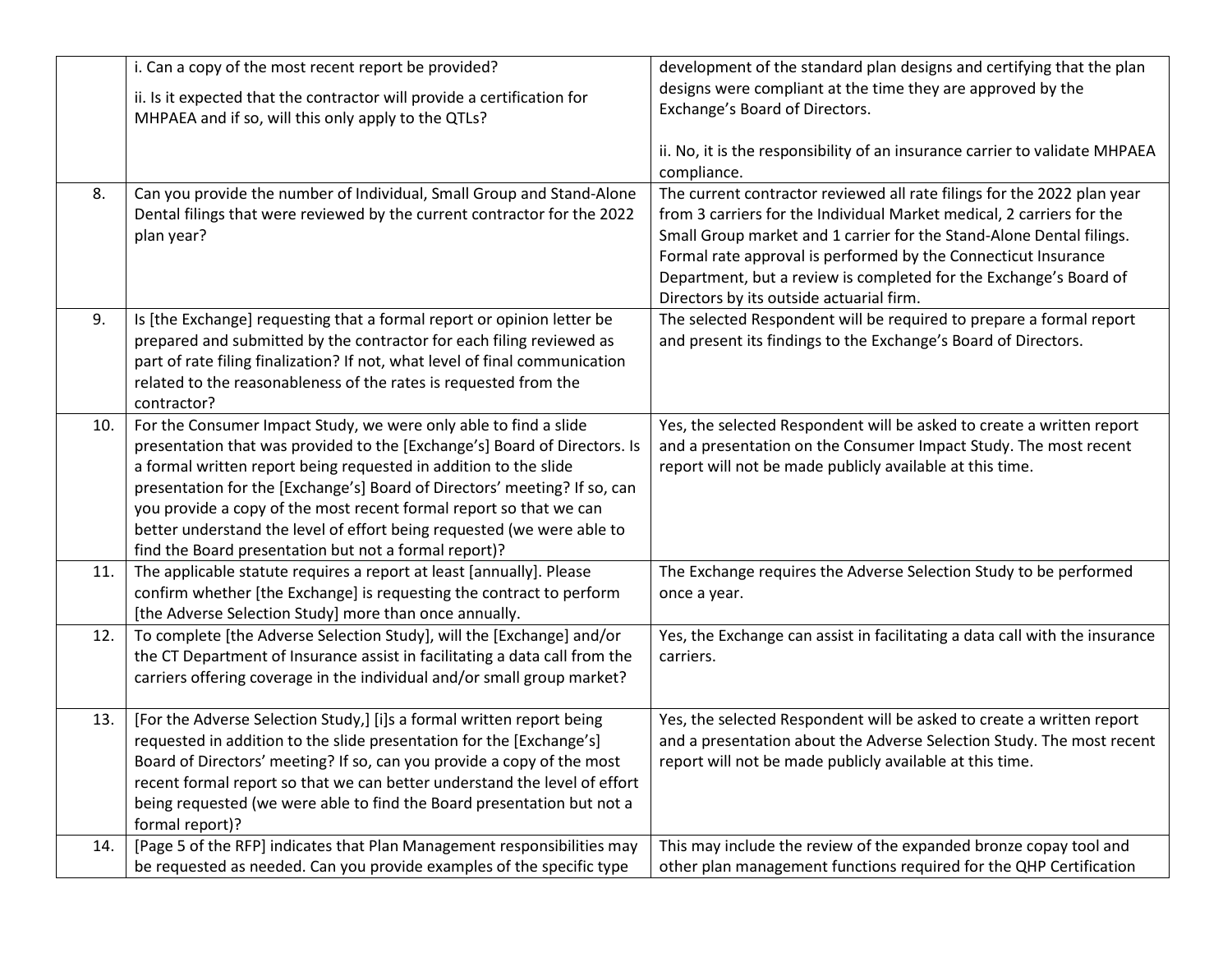|     | of services/analyses that have been and/or could be requested under                                                                                                                                                                                                                                                                                                                                                                                                                                             | process. Additional ad hoc project examples may include market                                                                                                                                                                                                                                                                                                                                                                                       |
|-----|-----------------------------------------------------------------------------------------------------------------------------------------------------------------------------------------------------------------------------------------------------------------------------------------------------------------------------------------------------------------------------------------------------------------------------------------------------------------------------------------------------------------|------------------------------------------------------------------------------------------------------------------------------------------------------------------------------------------------------------------------------------------------------------------------------------------------------------------------------------------------------------------------------------------------------------------------------------------------------|
|     | this item so that we can ensure we include individuals with the                                                                                                                                                                                                                                                                                                                                                                                                                                                 | assessment analysis, advisory committee requests, research related to                                                                                                                                                                                                                                                                                                                                                                                |
|     | applicable expertise in our proposed project team?                                                                                                                                                                                                                                                                                                                                                                                                                                                              | policy and insurance affordability, and regulatory impact analyses.                                                                                                                                                                                                                                                                                                                                                                                  |
| 15. | Please confirm our understanding that we are to provide a fixed fee<br>price proposal for the first three items listed in the table on the top of<br>page 7 of the RFP. If our understanding is incorrect, could you please<br>provide clarification as to how the price for these three projects should<br>be proposed (e.g., hourly rates by staff level)?                                                                                                                                                    | Yes, Respondents may either provide a fixed fee or a project cost based<br>on hourly rates for the three projects outlined on pages 4 to 5 of the<br>RFP. The selected Respondent must submit an hourly rate card for any<br>ad hoc projects. Rates and associated fees set forth in the Pricing<br>Proposal must be valid for the entire duration of the Contract. Any<br>annual increase in rates or fees should be noted in the Pricing Proposal. |
| 16. | Given the uncertain nature of conducting rate reviews (e.g., time spent<br>depends upon the number of rate filings submitted, number of issues<br>found and questions that need to be asked, and responses reviewed,<br>etc.) most regulatory agencies request hourly pricing for this type of<br>work.                                                                                                                                                                                                         | Please see answer number 15 above.                                                                                                                                                                                                                                                                                                                                                                                                                   |
|     | i. Is this work currently performed on a fixed fee basis?                                                                                                                                                                                                                                                                                                                                                                                                                                                       |                                                                                                                                                                                                                                                                                                                                                                                                                                                      |
|     | ii. Would [the Exchange] consider an hourly rate card for this portion of<br>the work?                                                                                                                                                                                                                                                                                                                                                                                                                          |                                                                                                                                                                                                                                                                                                                                                                                                                                                      |
|     | iii. If a fixed fee is required, would the contracted fees be amended to be<br>increased appropriately if additional carriers enter the Connecticut<br>individual and/or small group market(s) during the contract period, or<br>conversely reduced if carriers were to exit the individual and/or small<br>group market(s)?                                                                                                                                                                                    |                                                                                                                                                                                                                                                                                                                                                                                                                                                      |
| 17. | For the Ad Hoc Project section of the scope of services, are there specific<br>staffing levels that we should use, or may bidders propose hourly rates<br>that align with their own internal staffing levels?                                                                                                                                                                                                                                                                                                   | Respondents should propose hourly rates that align with their own<br>internal staffing levels. The selected Respondent's staffing levels should<br>be at a level to ensure the successful performance of services<br>requested in this RFP.                                                                                                                                                                                                          |
| 18. | Given Section 2 of the RFP indicates that a contract "will not exceed<br>three (3) years" and Section 3 indicates that "the Pricing Proposal must<br>be valid for the entire duration of the contract." Should bidders provide<br>proposed fixed fees separately for each of the potential three contract<br>years?                                                                                                                                                                                             | Please see answer number 15 above.                                                                                                                                                                                                                                                                                                                                                                                                                   |
| 19. | When providing proposed modifications to the standard Contract terms<br>set forth in Appendix A for the [Exchange's] consideration, is there a<br>proposed format that should be used. For example, would [the<br>Exchange] prefer a redline version of the standard Contract with<br>explanations for why a provision is unacceptable and whether failure to<br>modify the term would result in the firm's failure to execute a contract<br>included using comments, or would [the Exchange] prefer a separate | The RFP requires the following response from Respondents: "If you find<br>any term or provision of the proposed draft Contract in Appendix A<br>unacceptable, identify the term, explain why it is unacceptable, and<br>state whether the failure to modify this term would result in your firm's<br>failure to execute a contract for this engagement."                                                                                             |